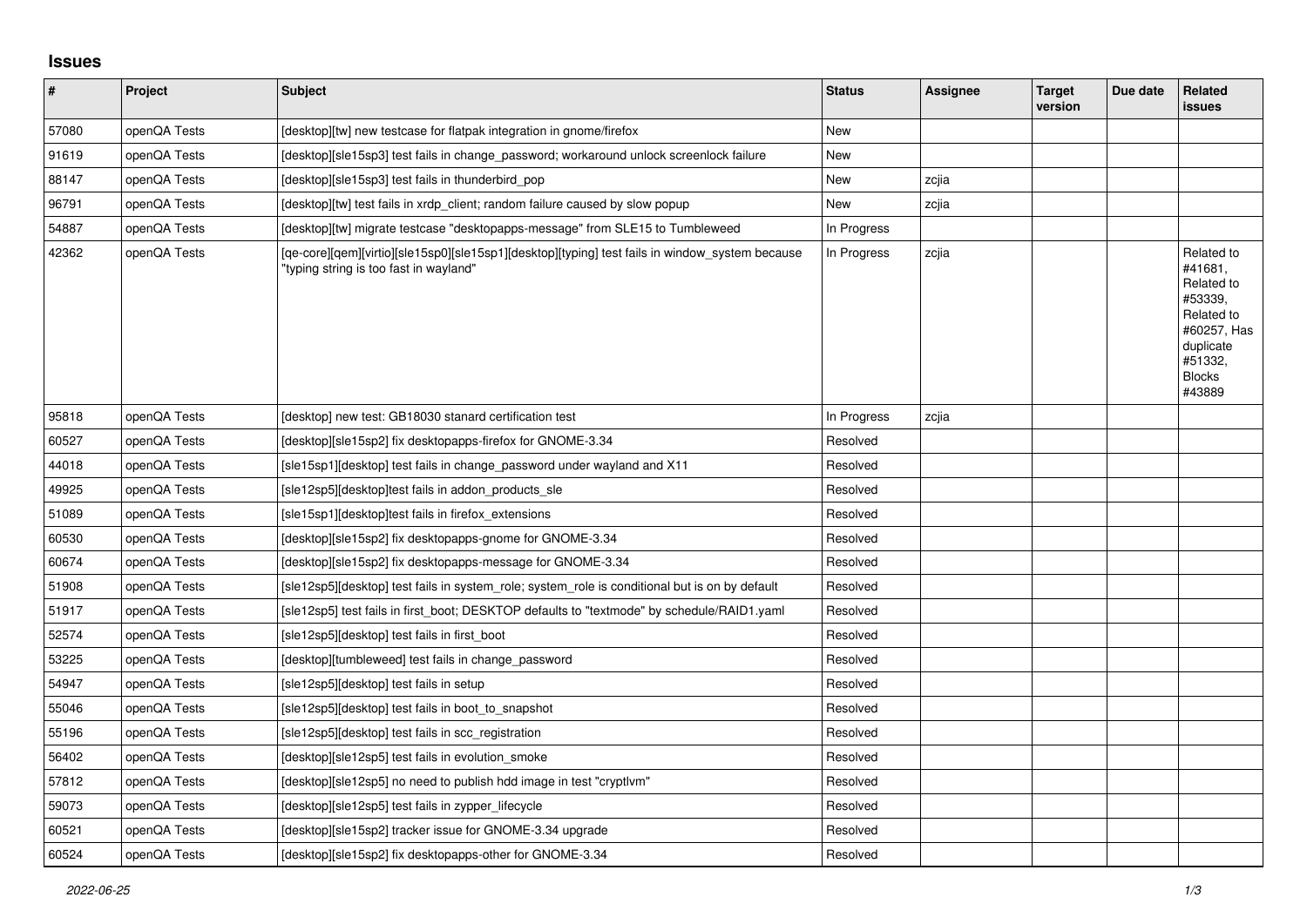| $\vert$ # | <b>Project</b> | <b>Subject</b>                                                                           | <b>Status</b> | <b>Assignee</b>     | <b>Target</b><br>version | Due date | <b>Related</b><br><b>issues</b>                                                                                                                                         |
|-----------|----------------|------------------------------------------------------------------------------------------|---------------|---------------------|--------------------------|----------|-------------------------------------------------------------------------------------------------------------------------------------------------------------------------|
| 60536     | openQA Tests   | [desktop][sle15sp2] test fails in application_starts_on_login                            | Resolved      |                     |                          |          |                                                                                                                                                                         |
| 63844     | openQA Tests   | [desktop][sle15sp2] test fails in evolution smoke                                        | Resolved      |                     |                          |          |                                                                                                                                                                         |
| 63949     | openQA Tests   | Idesktopl[sle15sp2] remove soft-failue in GDM login                                      | Resolved      |                     |                          |          |                                                                                                                                                                         |
| 67756     | openQA Tests   | Idesktoplisle15sp2] test fails in firefox urlsprotocols                                  | Resolved      |                     |                          |          |                                                                                                                                                                         |
| 73615     | openQA Tests   | [desktop][sle15sp3] test fails in gdm session switch; icewm header issue                 | Resolved      |                     |                          |          |                                                                                                                                                                         |
| 76897     | openQA Tests   | [desktop][sle15sp3] test fails in xdmcp gdm                                              | Resolved      |                     |                          |          |                                                                                                                                                                         |
| 89197     | openQA Tests   | [desktop][sle15sp3] test fails in libreoffice pyuno bridge no evolution dep              | Resolved      |                     |                          |          |                                                                                                                                                                         |
| 97451     | openQA Tests   | [desktop][sle15sp4] test fails in first_boot; gnome auth window popup on s390x           | Resolved      |                     |                          |          |                                                                                                                                                                         |
| 97907     | openQA Tests   | [desktop][sle15sp4] test fails in firefox_downloading; needle update for GNOME40 upgrade | Resolved      |                     |                          |          |                                                                                                                                                                         |
| 98135     | openQA Tests   | [desktop][sle15sp4] test fails in yast2_snapper; in staging project                      | Resolved      |                     |                          |          |                                                                                                                                                                         |
| 102020    | openQA Tests   | [desktop][sle15sp4] test fails in first boot; second polkit window shows up on s390x     | Resolved      |                     |                          |          |                                                                                                                                                                         |
| 104019    | openQA Tests   | [ge-yast] soft-failure caused by default user simple pwd                                 | Resolved      |                     |                          |          |                                                                                                                                                                         |
| 71785     | openQA Tests   | [desktop][sle15sp3] test fails in onetime vncsession xvnc remmina                        | Resolved      | GraceWang           |                          |          |                                                                                                                                                                         |
| 70942     | openQA Tests   | [desktop][sle15sp3] test fails in xrdp_client                                            | Resolved      | GraceWang           |                          |          |                                                                                                                                                                         |
| 88436     | openQA Tests   | [desktop][sle15sp3] test fails in windows server setup                                   | Resolved      | GraceWang           |                          |          | Related to<br>#88455                                                                                                                                                    |
| 107305    | openQA Tests   | [desktop][sle15sp4] test fails in xrdp_server                                            | Resolved      | GraceWang           |                          |          |                                                                                                                                                                         |
| 51905     | openQA Tests   | [sle12sp5][desktop] test fails in system_role; caused by YAML_SCHEDULE and SYSTEM_ROLE   | Resolved      | JERiveraMoya        |                          |          | Related to<br>#51959                                                                                                                                                    |
| 51911     | openQA Tests   | [sle12sp5][desktop] test fails in welcome; a step missing in schedule/gnome.yaml         | Resolved      | <b>JERiveraMoya</b> |                          |          |                                                                                                                                                                         |
| 54902     | openQA Project | openQA on osd fails at "incomplete" status when uploading, "502 response: Proxy Error"   | Resolved      | okurz               | Current<br>Sprint        |          | Related to<br>#54869,<br>Related to<br>#55628,<br>Related to<br>#112718,<br>Copied to<br>#55154,<br>Copied to<br>#55238,<br>Copied to<br>#55313,<br>Copied to<br>#55691 |
| 60332     | openQA Tests   | [desktop][sle15sp2] test fails in first_boot                                             | Resolved      | okurz               |                          |          | Related to<br>#60335                                                                                                                                                    |
| 60335     | openQA Tests   | [desktop][sle15sp2] test fails in reboot gnome                                           | Resolved      | okurz               |                          |          | Related to<br>#60332                                                                                                                                                    |